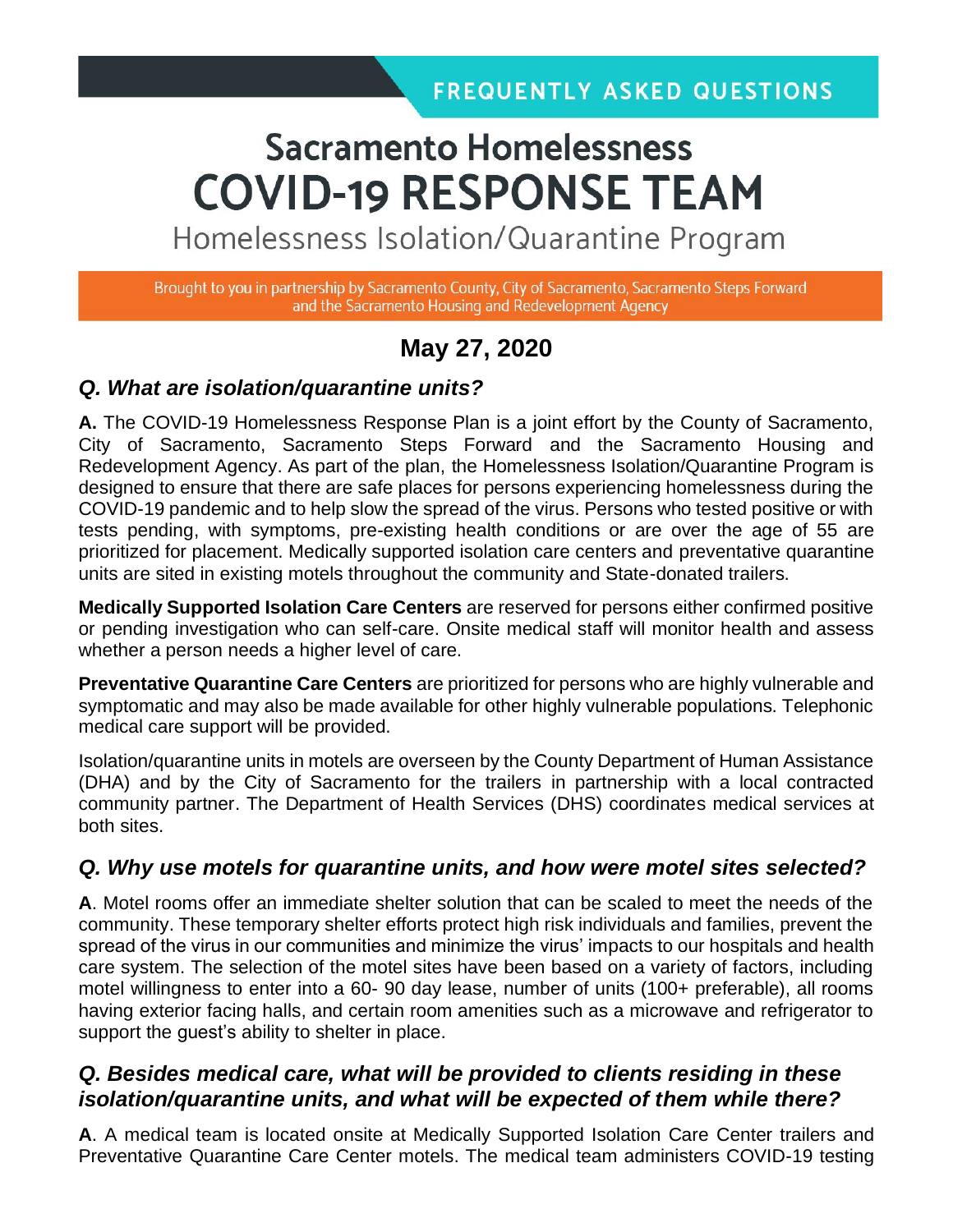upon enrollment and offers daily wellness check ins. Telehealth services to address behavioral health concerns are also available.

All locations have onsite provider staff, motel staff, and 24 hour security. A close working relationship with jurisdictional law enforcement has been established should issues arise. Goodwill Industries provides three meals a day, laundry services and daily hygiene and sanitation products. Onsite sheltering services also include access to a client liaison 24 hours a day and exit planning assistance.

All motel guests are required to abide by the policies and protocols implemented during their stay including following the Public Health order for sheltering in place. Participants may bring up to two pets (except at CalExpo trailers) and some personal items upon entrance. Visitors are not allowed onsite.

## *Q. What measures are in place to support the communities surrounding the sites?*

**A.** When a COVID response motel is brought on, outreach efforts are made to connect with unsheltered persons in the near vicinity and asses them for program entry. Each site is outfitted with 24 hour security staff responsible for patrolling the grounds to ensure people remain in their rooms and to keep trespassers off of the property. A relationship with local law enforcement has been established to collaboratively address safety concerns.

## *Q. How does a client get into a unit?*

**A.** Placement in the isolation/quarantine units are coordinated centrally through Sacramento Steps Forward with referrals made only through designated referral partners. These partners include hospitals, non-hospital medical partners, emergency shelters, designated outreach providers, homeless service providers, law enforcement, and correctional health. Referrals for Medically Supported Isolation Care units for prioritization populations 1 and 2 (see below) will be made through a medical or County Public Health referral.

Transportation will be arranged for persons coming from hospitals, emergency shelters and unsheltered locations.

## *Q. Who is prioritized for isolation/quarantine?*

**A.** Under the Homelessness Response Plan, people will be assessed in accordance with prioritization developed by the Sacramento County DHS:

| Rank           | <b>Priority Group</b>                                                        |
|----------------|------------------------------------------------------------------------------|
|                | COVID-19 positive, any age                                                   |
| 2              | Under public health/medical investigation, pending test OR has recently been |
|                | exposed to a COVID-19 positive person as confirmed by Public Health          |
|                | (regardless of age or symptoms)                                              |
| $\mathbf{3}$   | 55+ years and pre-existing health conditions with symptoms                   |
| $\overline{4}$ | 55+ years with symptoms OR                                                   |
|                | 54 years and under with pre-existing health conditions and symptoms          |
| 5              | 54 years and under with symptoms                                             |
| 6              | 55+ years old                                                                |
|                | 54 years and under with pre-existing conditions, no symptoms                 |
|                |                                                                              |

*\* Currently Accepting Priority Groups: 1-7*